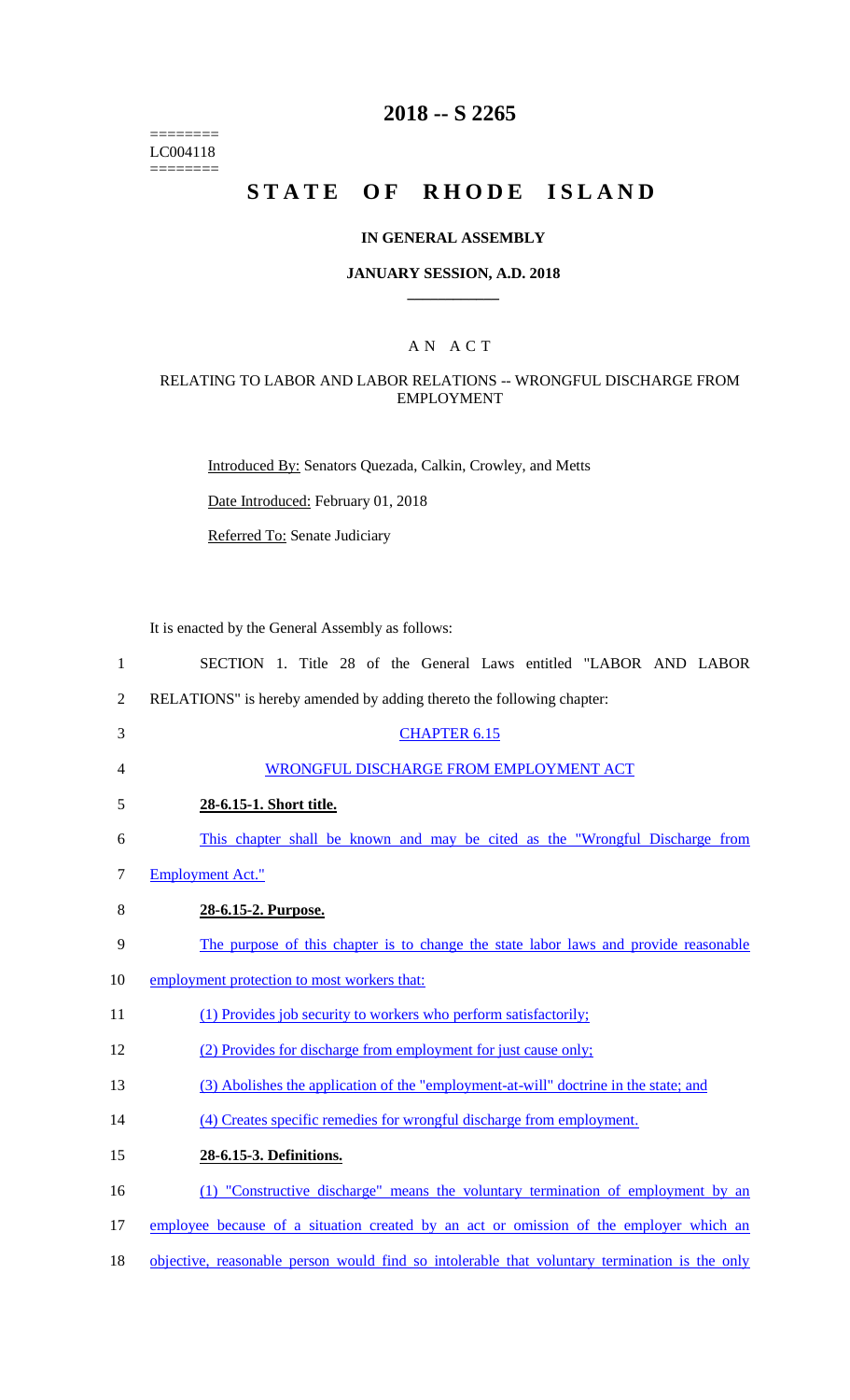| $\mathbf{1}$   | reasonable alternative. Constructive discharge does not mean voluntary termination because of an      |
|----------------|-------------------------------------------------------------------------------------------------------|
| $\overline{c}$ | employer's refusal to promote the employee or improve wages, responsibilities, or other terms         |
| 3              | and conditions of employment.                                                                         |
| 4              | (2) "Discharge" includes a constructive discharge as defined in this section and any other            |
| 5              | termination of employment, including resignation, elimination of the job, layoff for lack of work,    |
| 6              | failure to recall or rehire, and any other cutback in the number of employees for a legitimate        |
| 7              | business reason.                                                                                      |
| $8\,$          | (3) "Employee" means a person who works for another for hire. The term does not                       |
| 9              | include a person who is an independent contractor.                                                    |
| 10             | (4) "Fringe benefits" means the value of any employer-paid vacation leave, sick leave,                |
| 11             | medical insurance plan, disability insurance plan, life insurance plan, and pension benefit plan in   |
| 12             | force on the date of the termination.                                                                 |
| 13             | (5) "Good cause" means reasonable job-related grounds for dismissal based on a failure                |
| 14             | to satisfactorily perform job duties, disruption of the employer's operation, or other legitimate     |
| 15             | business reason.                                                                                      |
| 16             | (6) "Lost wages" means the gross amount of wages that would have been reported to the                 |
| 17             | Internal Revenue Service as gross income on form W-2 and includes additional compensation             |
| 18             | deferred at the option of the employee.                                                               |
| 19             | (7) "Public policy" means a policy in effect at the time of the discharge concerning the              |
| 20             | public health, safety, or welfare established by constitutional provision, statute, or administrative |
| 21             | rule.                                                                                                 |
| 22             | 28-6.15-4. Elements of wrongful discharge – Presumptive probationary period.                          |
| 23             | (a) A discharge is wrongful only if:                                                                  |
| 24             | (1) It was in retaliation for the employee's refusal to violate public policy or for reporting        |
| 25             | a violation of public policy;                                                                         |
| 26             | (2) The discharge was not for good cause and the employee had completed the                           |
| 27             | employer's probationary period of employment; or                                                      |
| 28             | (3) The employer violated the express provisions of its own written personnel policy.                 |
| 29             | (b)(1) During a probationary period of employment, the employment may be terminated                   |
| 30             | at the will of either the employer or the employee on notice to the other for any reason or for no    |
| 31             | reason.                                                                                               |
| 32             | (2) If an employer does not establish a specific probationary period or provide that there            |
| 33             | is no probationary period prior to or at the time of hire, there is a probationary period of ninety   |
| 34             | (90) days from the date of hire.                                                                      |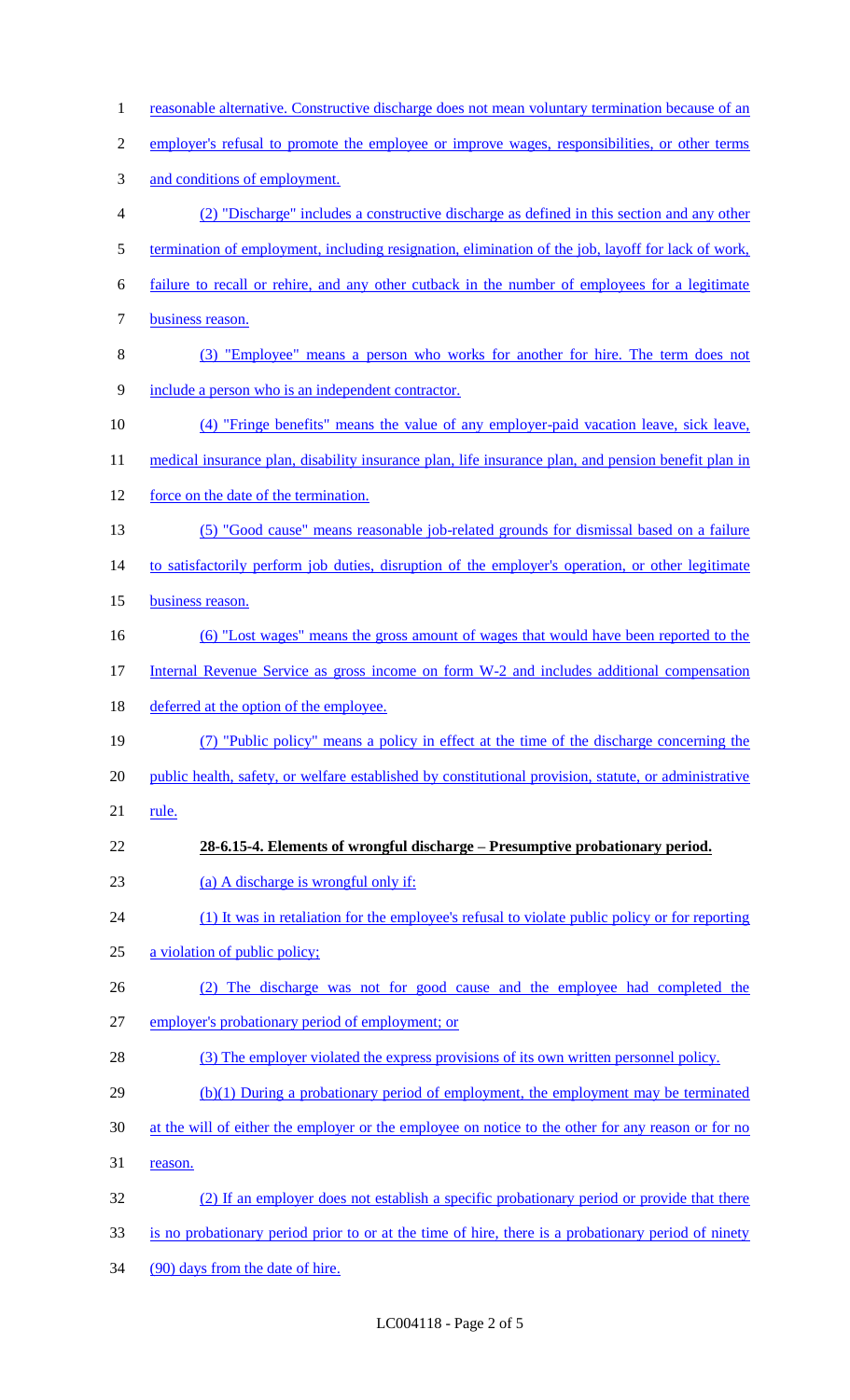# **28-6.15-5. Remedies.**

| $\overline{2}$ | (a) If an employer has committed a wrongful discharge, the employee may be awarded                    |
|----------------|-------------------------------------------------------------------------------------------------------|
| 3              | lost wages and fringe benefits for a period not to exceed four (4) years from the date of discharge,  |
| 4              | together with interest on the lost wages and fringe benefits. Interim earnings, including amounts     |
| 5              | the employee could have earned with reasonable diligence, must be deducted from the amount            |
| 6              | awarded for lost wages. Before interim earnings are deducted from lost wages, there must be           |
| 7              | deducted from the interim earnings any reasonable amounts expended by the employee in                 |
| 8              | searching for, obtaining, or relocating to new employment.                                            |
| 9              | (b) The employee may recover punitive damages otherwise allowed by law if it is                       |
| 10             | established by clear and convincing evidence that the employer engaged in actual fraud or actual      |
| 11             | malice in the discharge of the employee in violation of §28-6.15-4.                                   |
| 12             | (c) There is no right under any legal theory to damages for wrongful discharge under this             |
| 13             | chapter for pain and suffering, emotional distress, compensatory damages, punitive damages, or        |
| 14             | any other form of damages, except as provided for in subsections (a) and (b) of this section.         |
| 15             | 28-6.15-6. Limitation of actions.                                                                     |
| 16             | (a) An action under this chapter must be filed within one year after the date of discharge.           |
| 17             | (b) If an employer maintains written internal procedures, other than those specified in               |
| 18             | <u>§28-6.15-7, under which an employee may appeal a discharge within the organizational structure</u> |
| 19             | of the employer, the employee shall first exhaust those procedures prior to filing an action under    |
| 20             | this chapter. The employee's failure to initiate or exhaust available internal procedures is a        |
| 21             | defense to an action brought under this chapter. If the employer's internal procedures are not        |
| 22             | completed within ninety (90) days from the date the employee initiates the internal procedures,       |
| 23             | the employee may file an action under this chapter and for purposes of this subsection the            |
| 24             | employer's internal procedures are considered exhausted. The limitation period in subsection (a)      |
| 25             | of this section is tolled until the procedures are exhausted. In no case may the provisions of the    |
| 26             | employer's internal procedures extend the limitation period in subsection (a) of this section more    |
| 27             | than one hundred twenty (120) days.                                                                   |
| 28             | (c) If the employer maintains written internal procedures under which an employee may                 |
| 29             | appeal a discharge within the organizational structure of the employer, the employer shall, within    |
| 30             | seven (7) days of the date of the discharge, notify the discharged employee of the existence of       |
| 31             | such procedures and shall supply the discharged employee with a copy of them. If the employer         |
| 32             | fails to comply with this subsection, the discharged employee need not comply with subsection         |
| 33             | (b) of this section.                                                                                  |
| 34             | 28-6.15-7. Exemptions.                                                                                |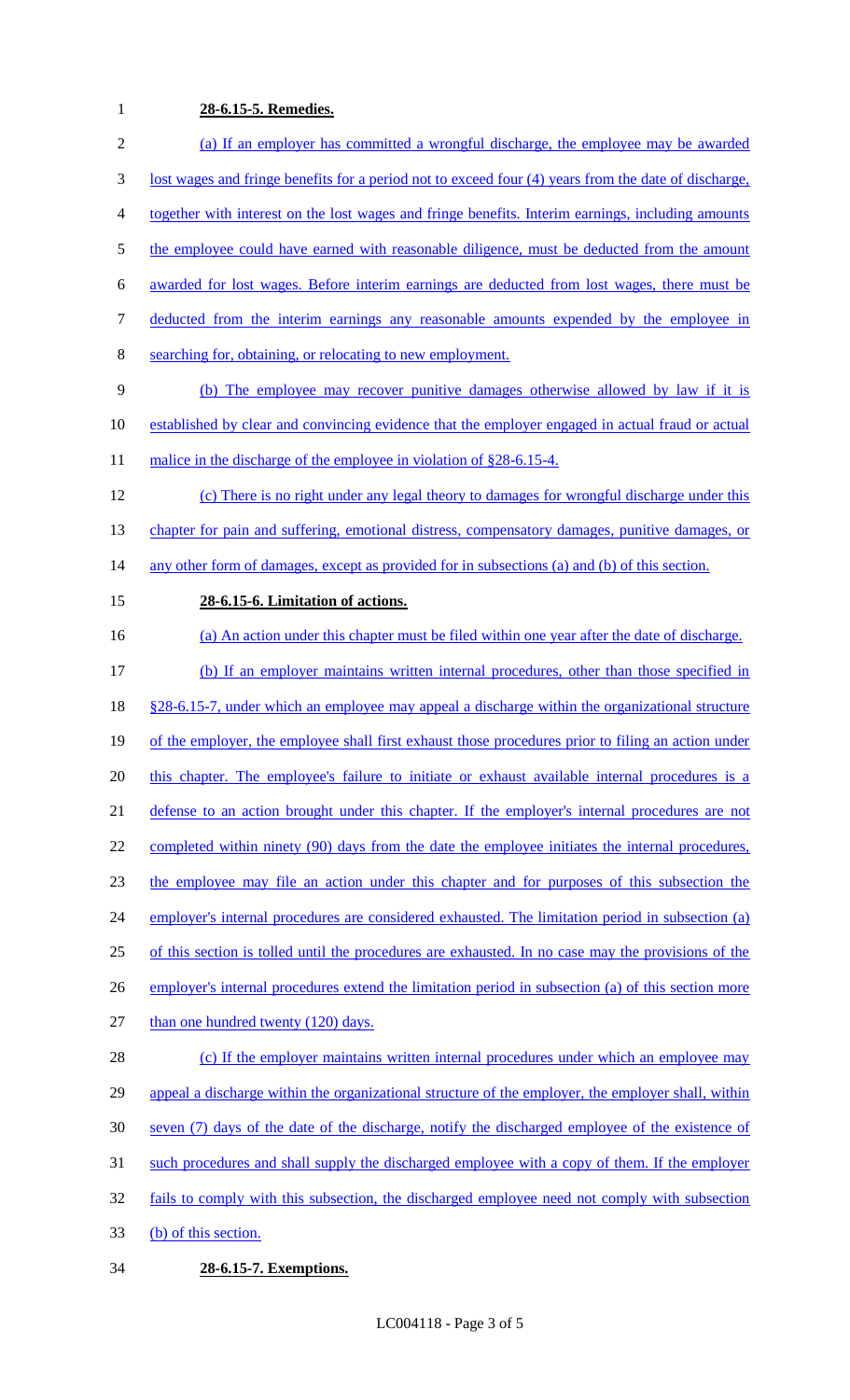- 1 This chapter does not apply to a discharge:
- 2 (1) That is subject to any other state or federal law that provides a procedure or remedy
- 3 for contesting the dispute. These laws include those that prohibit discharge for filing complaints,
- 4 charges, or claims with administrative bodies or that prohibit unlawful discrimination based on
- 5 race, national origin, sex, age, disability, creed, religion, political belief, color, marital status, and
- 6 other similar grounds.
- 7 (2) Of an employee covered by a written collective bargaining agreement or a written
- 8 contract of employment for a specific term.

## 9 **28-6.15-8. Preemption of common-law remedies.**

- 10 Except as provided in this chapter, no claim for discharge may arise from tort or express
- 11 or implied contract.
- 12 SECTION 2. This act shall take effect upon passage.

======== LC004118 ========